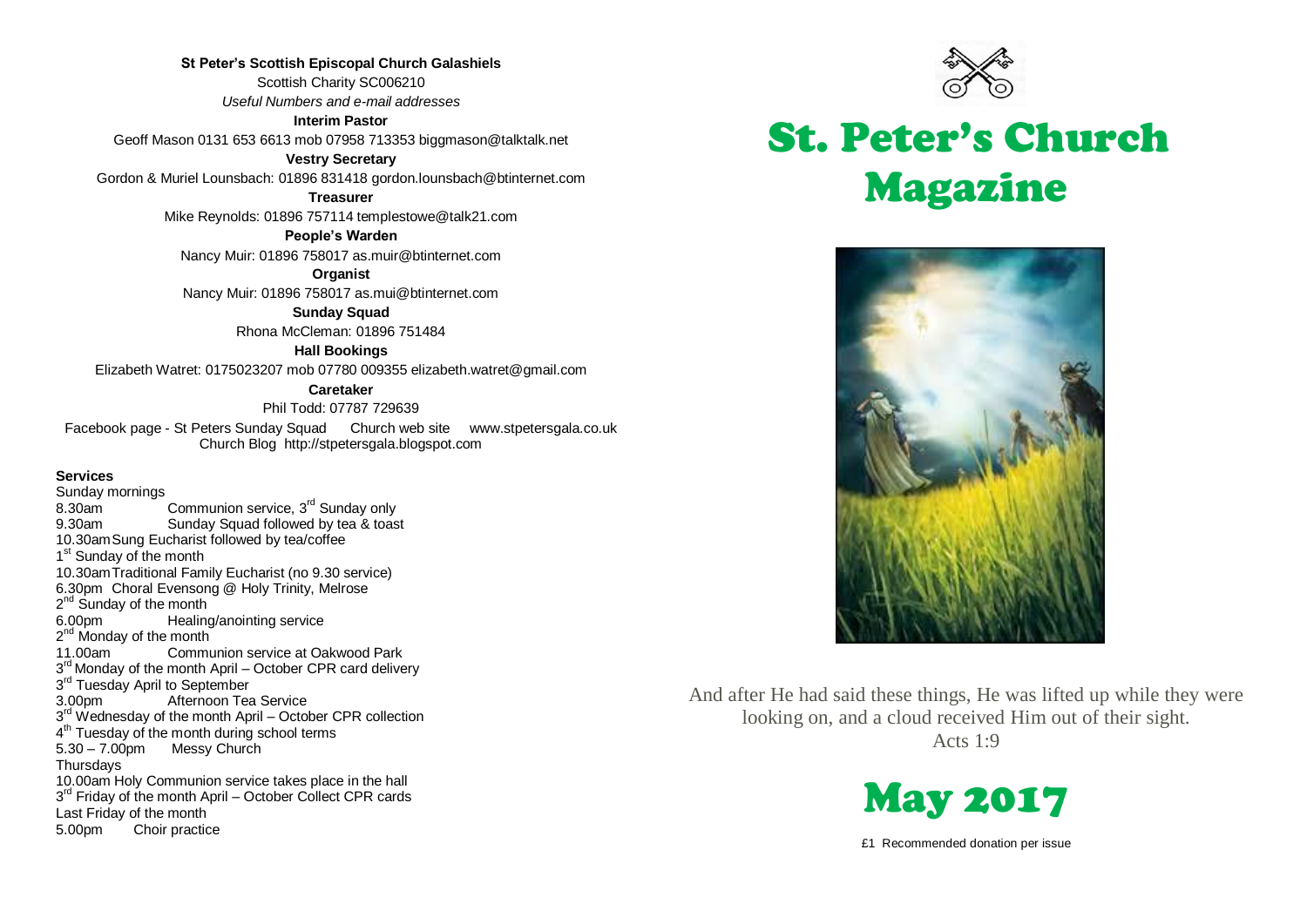### **Shared Leadership Team**

| Al Christie        | ☎ 755480 | maryandal@tiscali.co.uk       |
|--------------------|----------|-------------------------------|
| Sheena Cossar      | 雷 751694 | smstcg1945@gmail.com          |
| <b>Karen Ellis</b> | ☎ 757429 | karenellishome@hotmail.co.uk  |
| John Maltman       | ☎ 850556 | john.maltman@forthports.co.uk |
| Nancy Muir         | ☎ 758017 | as.muir@btinternet.com        |

## **Church Diary May**

| Thur 4 <sup>th</sup>   | 10.00am Communion Service                                   |
|------------------------|-------------------------------------------------------------|
| Sun 7 <sup>th</sup>    | 9.45am Family breakfast                                     |
|                        | 10.30am Family service                                      |
| Mon 8 <sup>th</sup>    | 11.00am Oakwood Park Communion service                      |
| Thurs 11 <sup>th</sup> | 10.00am Communion Service                                   |
| Sat 13 <sup>th</sup>   | 10.00-12.00 Holy Trinity Spring Fair @ Corn Exchange        |
|                        | 12.30 Soup 'n' Pud lunch for Christian Aid                  |
| Sun 14 <sup>th</sup>   | 9.30am Sunday Squad followed by juice & toast               |
|                        | 10.30 Sung Eucharist Rev Charles Aitchison                  |
|                        | 6.00pm Healing service Father Philip Blackledge             |
| Mon 15 <sup>th</sup>   | CPR delivery                                                |
| Tues 16 <sup>th</sup>  | 3.00pm Afternoon Tea Service                                |
| Wed 17 <sup>th</sup>   | <b>CPR</b> collection                                       |
| Thurs 18 <sup>th</sup> | 10am Communion Service                                      |
|                        | 7.30pm SLT meeting @ Sheena's                               |
| Sun 21st               | 8.30am Holy Communion Re Duncan McCosh                      |
|                        | 9.30am Sunday Squad followed by juice and toast             |
|                        | 10.30 Sung Eucharist Rev Duncan McCosh                      |
| Mon $22nd$             | 7.30pm Vestry meeting                                       |
| Thurs 25 <sup>th</sup> | 10am Communion Service                                      |
|                        | 7.30pm candlelit Eucharist for Ascension Day @ Holy Trinity |
| Fri 26 <sup>th</sup>   | 5.00pm choir practice                                       |
| Sat 27 <sup>th</sup>   | 2.00pm Wedding                                              |
| Sun $28th$             | 9.30am Sunday Squad followed by juice and toast             |
|                        | 10.30 Sung Eucharist                                        |
| Mon 29 <sup>th</sup>   | 7.00pm Bottletop Sort                                       |



## **Emergency Prayer Circle**

This is a group in the church which prays for people at times of special need.

If you know of a member of your family or a friend facing crisis or difficulty who would be grateful of such confidential support

Ring Muriel on 01896 831418 or Rhona on 01896 751484

## **GREAT TRUTHS SENIORS HAVE LEARNED:**

1) Growing old is mandatory; growing up is optional...

2) Forget the health food. I need all the preservatives I can get.

3) When you fall down, you wonder what else you can do while you're down there.

4) You're getting old when you get the same sensation from a rocking chair that you once got from a roller coaster.

5) It's frustrating when you know all the answers but nobody bothers to ask you the questions...

6) Time may be a great healer, but it's a lousy beautician.

7) Wisdom comes with age, but sometimes age comes alone.

## **Pastoral Care**

If you know of anyone in the congregation – especially those who can't get to services – who would like visitors **please tell Al Christie**. The folk don't need to be ill, just housebound and/or lonely.



If they are ill, or in hospital, **Al needs to be told this too**.

It appears that folk are falling through the net because no one has mentioned their need to Al so he cannot get the pastoral care visitors out to see them. We are a family and no one should be feeling left out. If you would like to become a visitor talk to Al.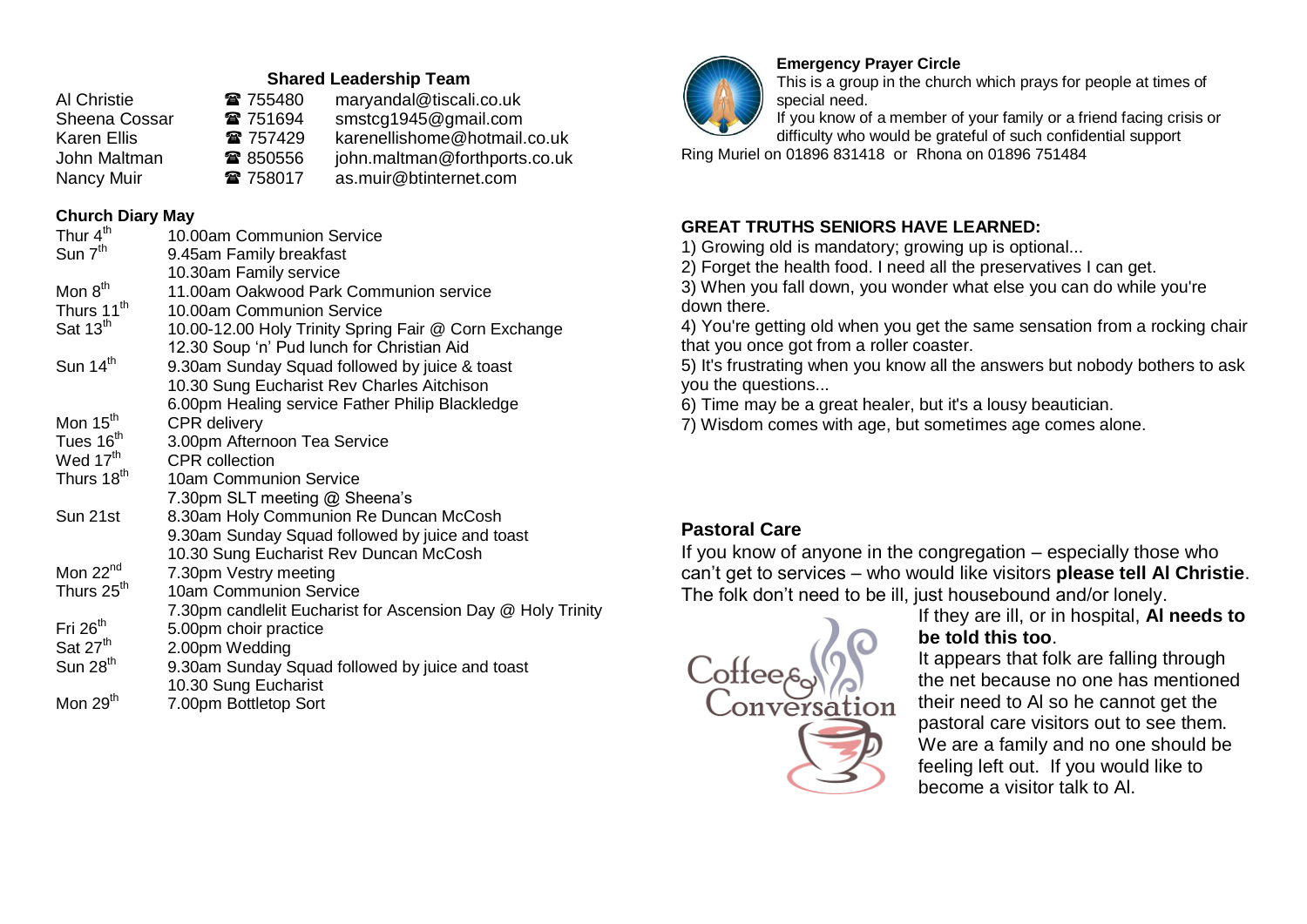## *Galashiels Fellowship of Churches - 21st March 2017*

The Christmas Tree Festival will run again this year following its success in 2016.

Problems with the GFOC leaflets that are placed in the Bus Station. I was advised that the problem was young people running through the bus station and pulling leaflets out and scattering However I noted that this didn't happen to the leaflets for the Easter Services.

## Street Pastors continue top do well

Unfortunately there appears to be no interest in the Work Place Chaplaincy following the recent distribtution of new posters.

Volunteers for the Sunday services at the BGH Chaplaincy – Plea for Churches to uphold this valued outreach minisrty in prayer and ask for caring people who would enjoy hellping and are fit enough to push wheelchairs.

Week of prayer for Christian unity is ot be held during May

There is to be a Songs of Praise held on June 4<sup>th</sup> in St Pauls at 7.30pm

Kilombero Rice Challenge – involves buying 90kgm of rice directly from the Malawian farmers via Just Trading Scotland. The Challenge is to sell it in 30 days. The rice comes in 1kgm bags at £3 per kgm and the income goes directly to the farmer and it enough to send one of his children to secondary school for a year.

Ethel Pender



**All of us could take a lesson from the weather. It pays no attention to criticism.**

## **The Ascension of the Lord** Fr Henry Wansbrough OSB

### **Ascension (Acts 1.1-11)**

How are we to envisage what happened at the Ascension? Two feet disappearing into a cloud? It is mentioned only in the Acts, and the other gospels seem to imply that the Risen Christ was glorified on the day of the Resurrection itself. Luke, the author, is putting across several messages. Firstly, the 40 days since Easter should not be carefully counted. In biblical language '40' makes just 'a fairly long period', often a period of preparation, like Jesus' 40 days being tested in the desert, or Israel's 40 years of the Exodus. For all that time Jesus has been preparing his apostles. Secondly, it is the definitive parting of the physical Jesus, after which the Risen Christ is no longer with his disciples. It is now the Spirit of Christ which is at the heart of the Church, inspiring all its activity. Thirdly, Luke represents Jesus as a prophet (and more than a prophet), so he leaves his disciples in the same way as the prophet Elijah, who was taken to heaven in a fiery chariot, leaving his disciple Elisha to carry on his work, filled with a double share of his spirit. Question: What is the essence of the Ascension: feet disappearing into a cloud, or the completion of Christ's vindication?

## **The Gifts of Christ (Ephesians 4.1-13)**

This reading has two crucial passages, divided by a puzzling section. The Letter to the Ephesians was probably written by a close follower of Paul rather than the apostle himself. In many ways it sums up and develops Paul's teaching. The puzzling bit in the middle is a specialized piece of Jewish exegesis, brought in by the quotation of Psalm 68 (67).18. The point of the passage is not the rather contrived explanation of 'ascended', but the fact that Christ's return to the Father ensured the gifts of the Spirit. These gifts are detailed both before and after the quotation. The earlier part is almost a reflection on Paul's plea to the Corinthians in First Corinthians 1-3, urging them to abandon their squabbles and work together: 'one Lord, one faith, one baptism', a unity of Christ's followers for which we are still hoping and praying ever more urgently. After the quotation comes what could also be a reflection on the later teaching of First Corinthians 12-14 about the gifts of the Spirit. Through the Spirit every member of the Church has their own special gift, their own special contribution and ministry to building up the body of Christ

Question: How should we balance the disagreements between Christians and the need for unity?

## **The Conclusion of the Gospel of Mark (Mark 16.15-20)**

This final blessing on the mission of the disciples summarizes events narrated in the Acts of the Apostles, events which show the power of the Spirit at work in their mission. Finally the account of the Ascension itself is given, modelled on the account given in the Acts, the assurance of the power of Christ which stands behind all the works of his followers and believers. Most of these activities would not be expected in today's Church, but the first and the last are still the task of the Church. Casting out evil spirits and healing may not be done so dramatically as in the gospel miracles, but it is still the Christian's task to bring goodness where there is evil and healing where there are wounds. We have many opportunities in the course of the day either to foment anger and enmity or to soothe it, opportunities to roughen a wound or to smooth it down. As we know from our failures to do this, such works are the works of the Spirit of Christ, supporting our own weakness and triumphing over our own leanings towards evil.

Question: What would you say are the marks of Christ's presence and power at work in the Church?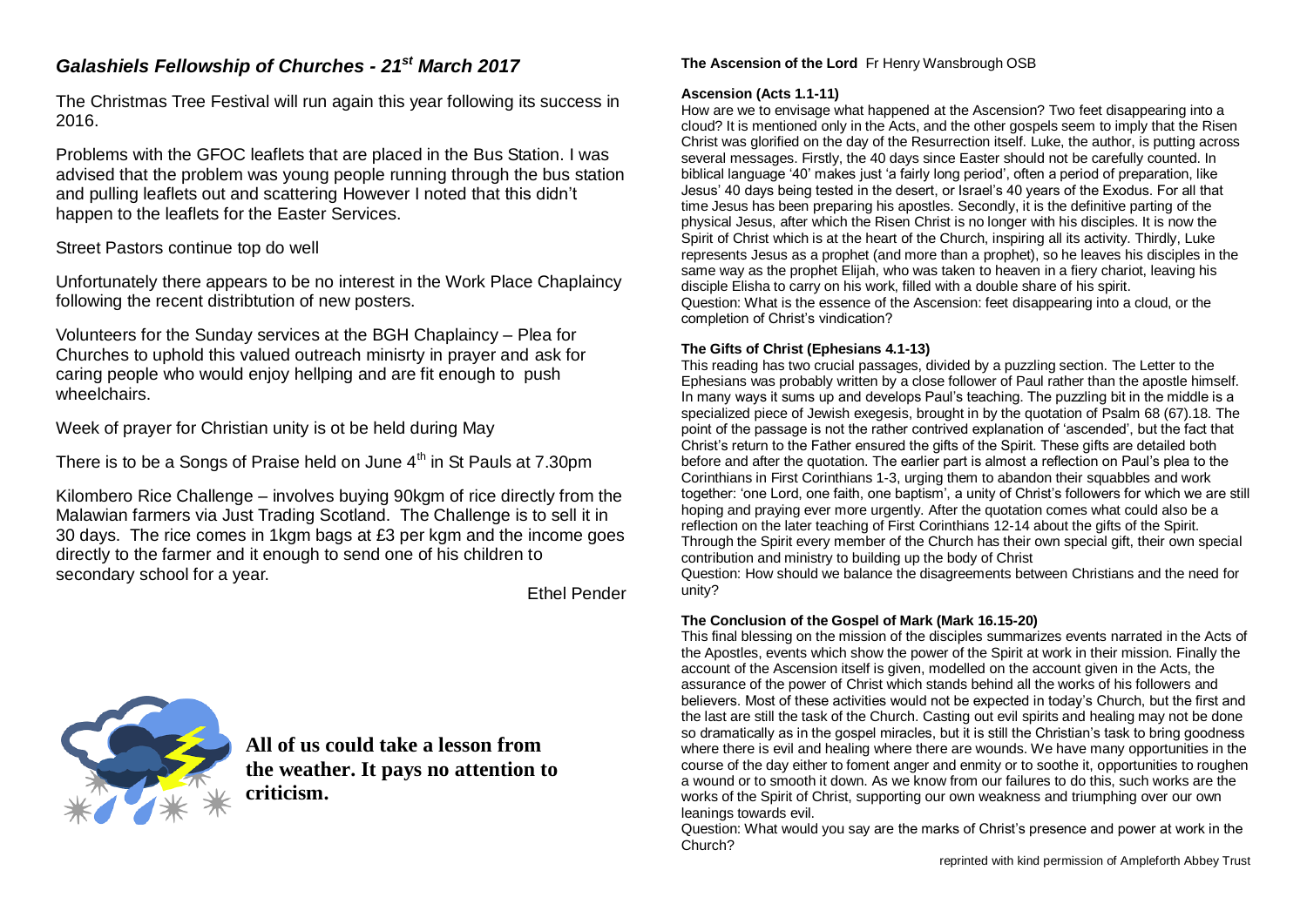#### **Request for volunteers**

**Both the above tasks do not involve great commitment or time but it would be greatly appreciated if somebody would step forward and take over. Please talk to Karen if you can help.**



**For many years Brian and Beryl Ellis have tended to the memorial garden and kept it tidy, weed free and provided bedding plants. As they are now both octogenarians they have asked if somebody else can take over this task.** 



**Also Karen Ellis is requesting that somebody else take over being the co-ordinator for Christian Aid. This involves arranged a couple of fund raising events a year and putting out the envelopes in church. No street collections are carried out by St Peter's generally.**



## **Vestry Secretary**

Our good friend Gordon Lounsbach is having to resign as Vestry Secretary at the end of July (subject to surgeon) for health reasons.

He will be delighted to show his successor the ropes before he leaves. This means that whoever volunteers to take over can come to the next Vestry meeting on 22<sup>nd</sup> May to shadow Gordon. The commitment is for up to10

meetings each year to work with the team that is responsible for running of the church within the cannons of the Scottish Episcopal Church. The meetings are not quite as lively as the cartoon suggests!!

## **Eevore's Corner**

It was Monday morning.

Eeyore awoke and gazed into the pond.

"At least I'm still here" he said blearily.

"Must be" he pondered, as he peered into the surface of the water.

"That face, the nose, those eyes and ears, look like mine" he said, feeling reassured. "Same old me" he said. "All alone" he added gloomily as he gazed.

Suddenly the water twitched and bubbled: something darted to and fro. "Whatever's that?" said Eeyore.

"Somebody's in the water!" he added in shocked tones.

"Nobody asked me" he thought "They never do" he added, gloomily.



Peering through the surface he saw hundreds of tiny fish - flashing, darting, hovering and gazing ... at him!

And they saw a smile spread over his face as the new day dawned.  $\mathbb{C}$ 



**Give a person a fish and you feed them for a day. Teach a person to use the Internet and they won't bother you for weeks, months, maybe years.**

"Wow! I've got one from someone I know!"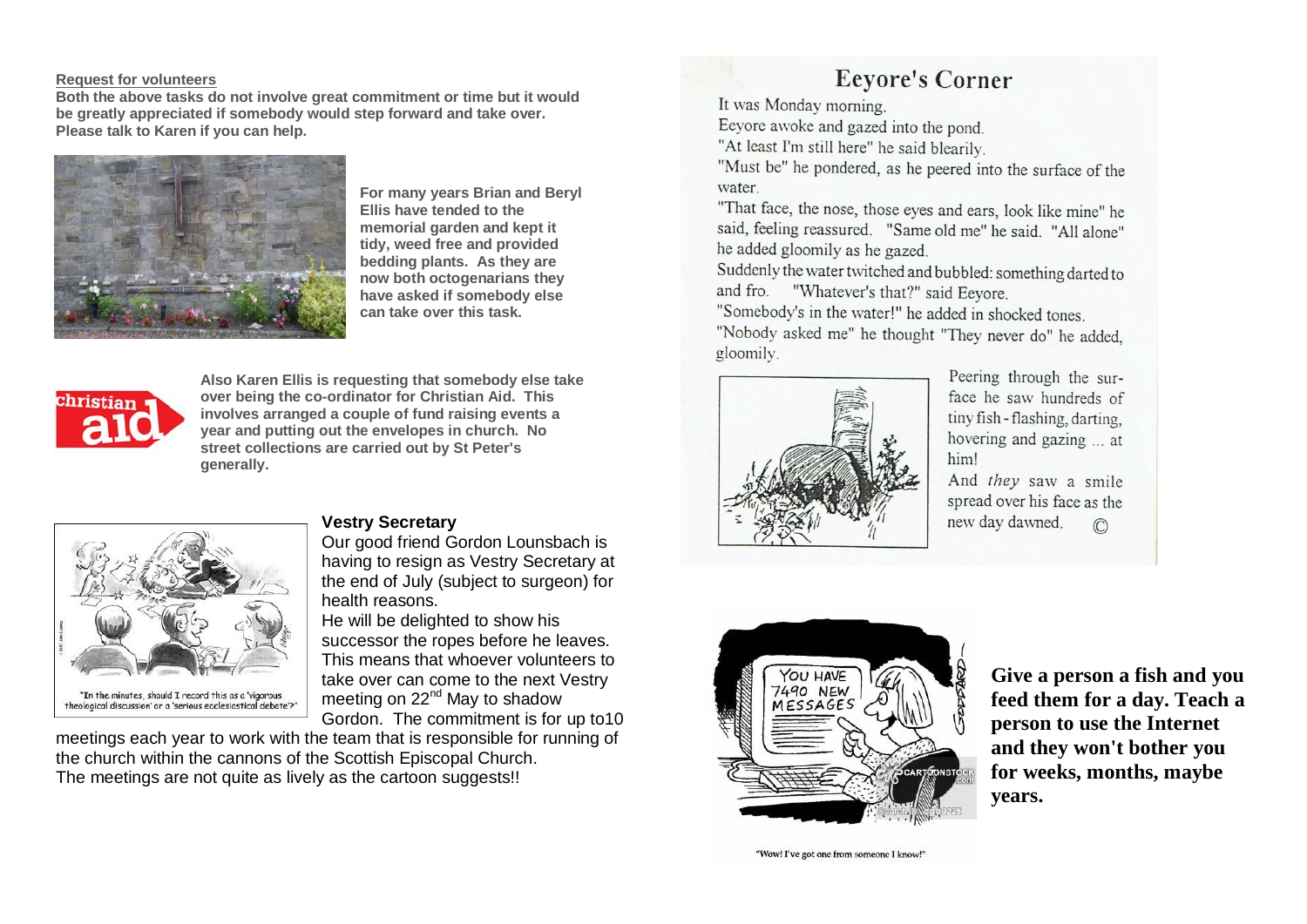## **And God Looked Down**

**Most seniors never get enough exercise. In His wisdom, God decreed that seniors would become forgetful so they would have to search for their glasses, keys and other things.......thus doing more walking. And God looked down and saw that it was good.** 

**Then God saw there was another need. In His wisdom, He made seniors lose coordination so they would drop things requiring them to bend, reach and stretch. And God looked down and saw that it was good.** 

**Then God considered the function of bladders and decided seniors would have additional calls of nature requiring more trips to the bathroom, thus providing more exercise. God looked down and saw that it was good.** 

**So........if you find as you age that you are getting up and down more, remember it's God's will. It is all in your best interest even though you mutter under your breath.**





When Bishop John was at St Peter's on Sunday 23<sup>rd</sup> April he reiterated his disappointment that the link with St Melitus College and the Scottish Episcopal College will not now go ahead. He is planning to meet with the working groups again and will let us know the outcome of these meetings in due course.

Life at St Peter's will continue as usual with the aid of the Shared Leadership Team and Vestry, with visiting clergy 3 times a month and Geoff Mason as our interim pastor.



Sunday  $28^{th}$  May 10.30am Songs of Praise service followed by bring and share lunch.

Choose your favourite hymns and if you are in church that morning we'll sing them  $-i\mathfrak{f}$ 

not we'll sing something else!! Please fill out the sheet at the back so that Nancy knows what music to look out.

Hamish's Special Day